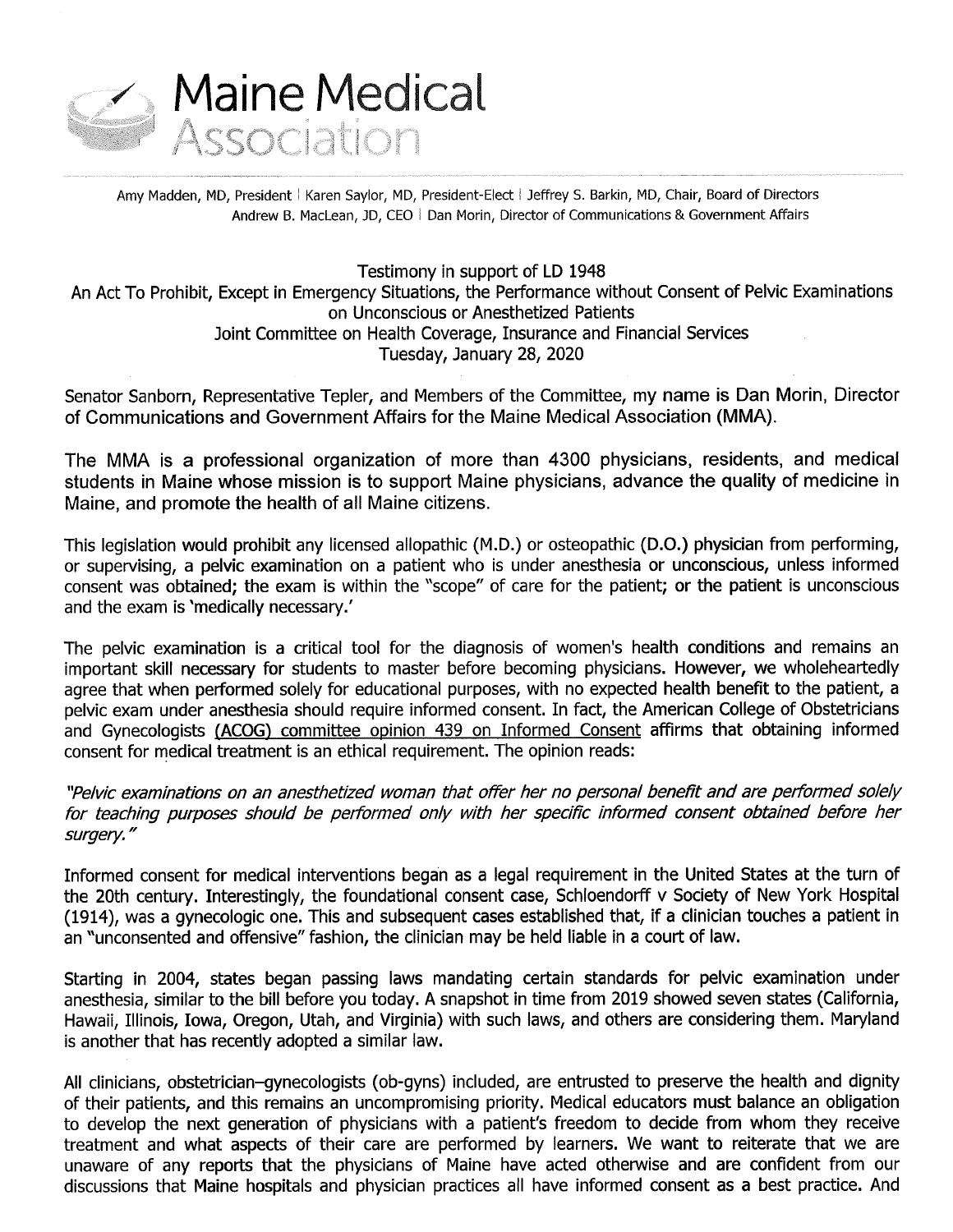while we typically offer resistance to proposed efforts at legislating medicine,' we understand the concerns expressed by the bill's sponsor, primary co-sponsor, and additional sponsors, including Dr. Sanborn, the need for such protections to be made explicit to protect patients and as an assurance for medical students.

We do however, have a few comments and suggestions for clarification.

- What is the definition of a pelvic exam and why does the bill apply only to physicians? Also, this seems to be most specifically be written for women but should it apply to all? For example, Maryland's law prohibits, "any health care practitioner or medical student from performing a pelvic, prostate, or rectal examination on a patient who is under anesthesia or unconscious, unless informed consent was <u>obtained . . .</u>'
- <sup>0</sup>For women, would it prohibit visual examination/inspection of the external genitalia, bimanual exam of the uterus/ovaries, digital rectal exam, examination of the pelvic organs laparoscopically? One comment we received expressed a need for that to be better defined to avoid confusion.

Another comment we received was:

Who decides if the pelvic exam was necessary to or an acceptable adjunct to the procedure? Typically, even a licensee finds an ovarian cyst and the surgery intends to remove it, an examination is done ahead of time to see if it can be felt and to confirm there isn't any additional information that may be gleened from the exam before proceeding with surgery but, is it absolutely necessary? They are likely to proceed with the surgery anyway even if I did or didn't feel a mass. The licensee may feel there's value in it from a preoperative planning standpoint, but someone may disagree.

In addition, there are references in current law, and by extension rules, which may already cover such instances. 32 M.R.S. § 3282-A(2)(H), allows investigation and potential discipline for, "A violation of this chapter or by a rule adopted by the board. The Board of Licensure in Medicine and the Board of Osteopathic Licensure have a joint rule covering sexual misconduct (02-373 & 383, ch. 10). Under Section 1, subsection B, you'll find the definition of sexual impropriety. Subsections 3, 8 and 9 seem to offer a remedy for the bill's intent.

3. subjecting a patient to an intimate examination in the presence of another when the physician/physician assistant has not obtained the verbal or written informed consent of the patient or when the informed consent has been withdrawn;

8. performing an intimate examination or consultation without clinical justification;

9. performing an intimate examination or consultation without explaining to the patient the need for such examination or consultation even when the examination or consultation is pertinent to the issue of sexual function or dysfunction;

Finally, I would refer the Committee to statutory precedent for specific informed consent considerations. The Maine Health Security Act (24 M.R.S. § 2905-A), covers informed consent for breast cancer.

Thank you for your consideration of our comments, questions and additional information. We will be happy to continue work with you, bill sponsors and other interested parties on a mutually agreeable solution to the issue.

167<sup>th</sup> Annual Session - September 18-20, 2020 - Bar Harbor, Maine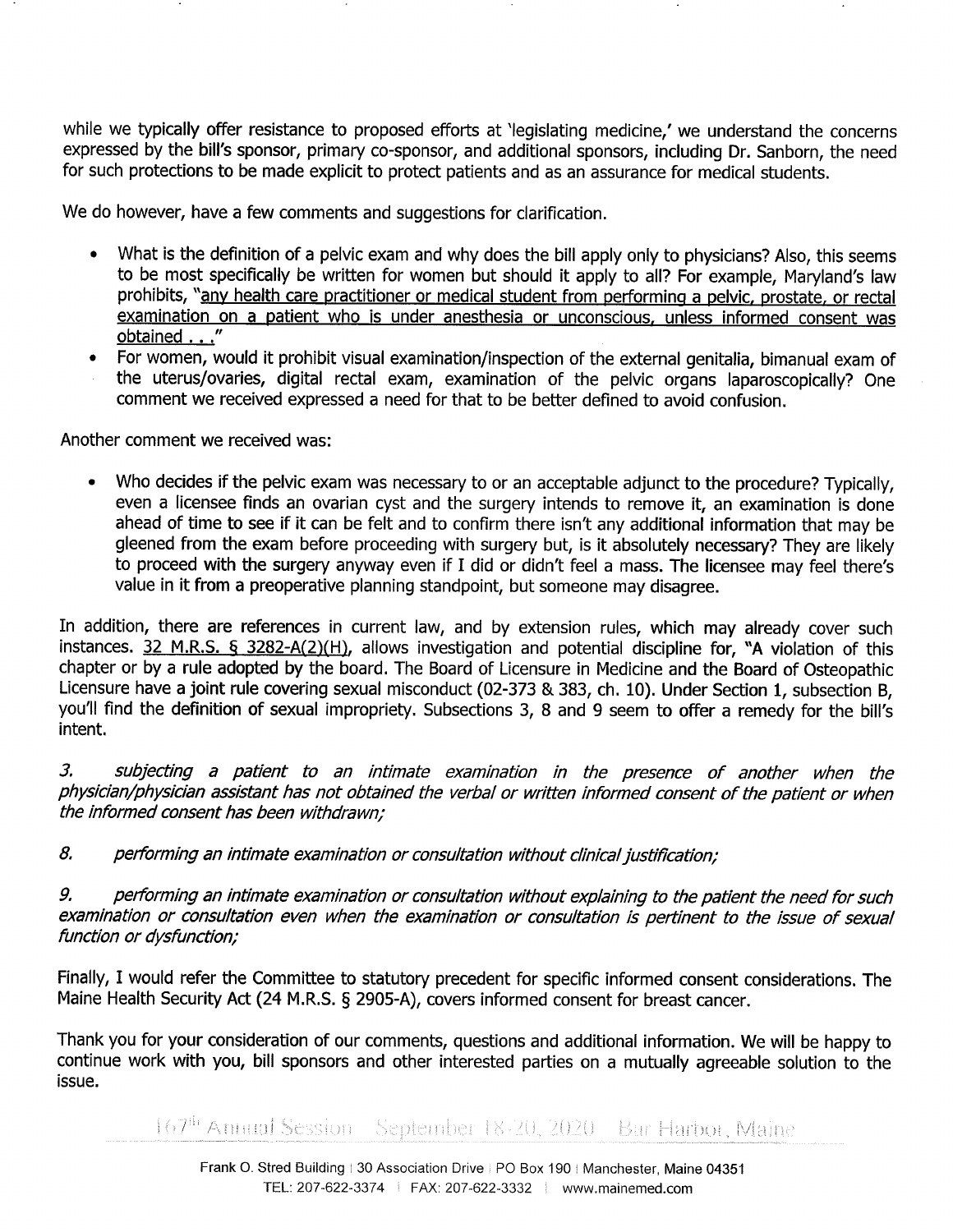# 02 **DEPARTMENT OF PROFESSIONAL AND FINANCIAL REGULATION**

373 BOARD OF LICENSURE IN MEDICINE a joint rule with 383 BOARD OF OSTEOPATHIC LICENSURE

Chapter I0: SEXUAL MISCONDUCT

SUMMARY: This chapter defines sexual misconduct by physicians and physician assistants, sets forth the range of sanctions applicable to violations of this rule, and identifies the factors the Board should consider in imposing sanctions.

#### RULE INDEX

SECTION 1. Definitions SECTION 2. Sanctions

### SECTION 1. DEFINITIONS

- 1. "Board" means the Board of Licensure in Medicine or the Board of Osteopathic Licensure.
- 2. "Intimate examination" means examination of the breasts, genitalia, or rectum and any anatomy immediately adjacent to these areas.
- 3. "Key third party" means immediate family members and others who would be reasonably expected to play a significant role in the health care decisions of a patient of the physician or physician assistant and includes, but is not limited to, the spouse, domestic partner, parent, child, guardian, or surrogate.
- 4. "Legitimate health care purpose" means activities for examination, diagnosis, treatment, and personal care of patients, including palliative care, as consistent with community standards in medicine. The activity must also be within the scope of practice of medicine.
- 5. "Patient" means an individual who currently receives health care from a physician or physician assistant, or who previously received health care from a physician or physician assistant within the preceding twelve (12) months. For physicians and physician assistants engaged in the practice of psychiatry, "patient" means an individual who currently receives or previously received health care from that physician or physician assistant.
- 6. **"Physician"** means an individual who is qualified and licensed according to the provisions of 32 M.R.S. §327O er seq. and 32 M.R.S. §2571 et seq.
- 7. "Physician Assistant" means an individual who is qualified and licensed or certified according to the provisions of 32 M.R.S. §3270-E and 32 M.R.S. §2594-E.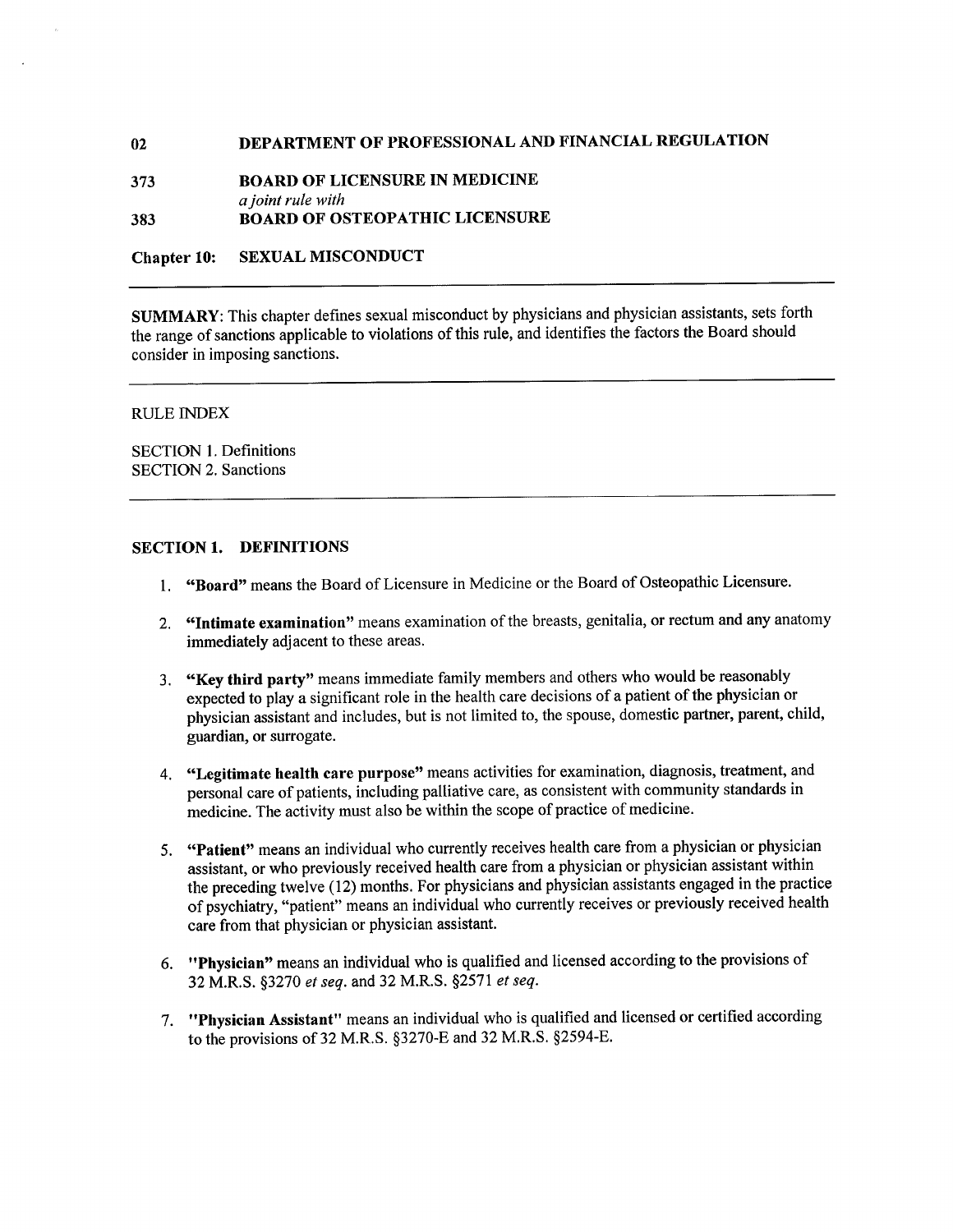8. "Physician/physician assistant sexual misconduct" means behavior that exploits the physician/physician assistant and patient/key third party relationship in a sexual way. This behavior is nondiagnostic and/or nontherapeutic, may be verbal or physical, and may include expressions or gestures that have a sexual connotation or that a reasonable person would construe as such. Sexual misconduct is considered incompetence and unprofessional conduct as defined by <sup>32</sup>M.R.S. §3282-A(2)(E) & (F) and 32 M.R.S. §259l-A(2)(E) & (F).

There are two levels of sexual misconduct: sexual violation and sexual impropriety. Behavior listed in both levels may be the basis for disciplinary action.

- A. "Sexual violation" means any conduct by a physician/physician assistant with a patient and/or key third party that is sexual or may be reasonably interpreted as sexual, even when initiated by or consented to by a patient and/or key third party, including but not limited to:
	- 1. sexual intercourse, genital to genital contact;
	- 2. oral to genital contact;
	- 3. oral to anal contact or genital to anal contact;
	- 4. kissing in a sexual manner (e.g. french kissing);
	- 5. any touching of breasts, genitals, or any sexualized body part for any purpose other than appropriate examination, treatment, or comfort, or where the patient has refused or has withdrawn consent;
	- 6. encouraging the patient to masturbate in the presence of the physician/physician assistant or masturbation by the physician/physician assistant while the patient is present;
	- 7. offering to provide practice-related services, such as drugs, in exchange for sexual favors;
	- 8. touching, fondling or caressing of a romantic or sexual nature;
	- 9. rubbing against a patient or key third party for sexual gratification;
	- 10. photographing, filming or digitally recording the body or any body part or pose of a patient or key third party, other than for legitimate health care purposes;
	- ll. showing a patient or key third party sexually explicit photographs or digital images, other than for legitimate health care purposes;
	- 12. requesting a patient or key third party to provide or display or email or text sexually explicit material to the physician or physician assistant;
	- 13. performing an intimate exam or consultation without the presence of a chaperone, if one was requested by the patient; and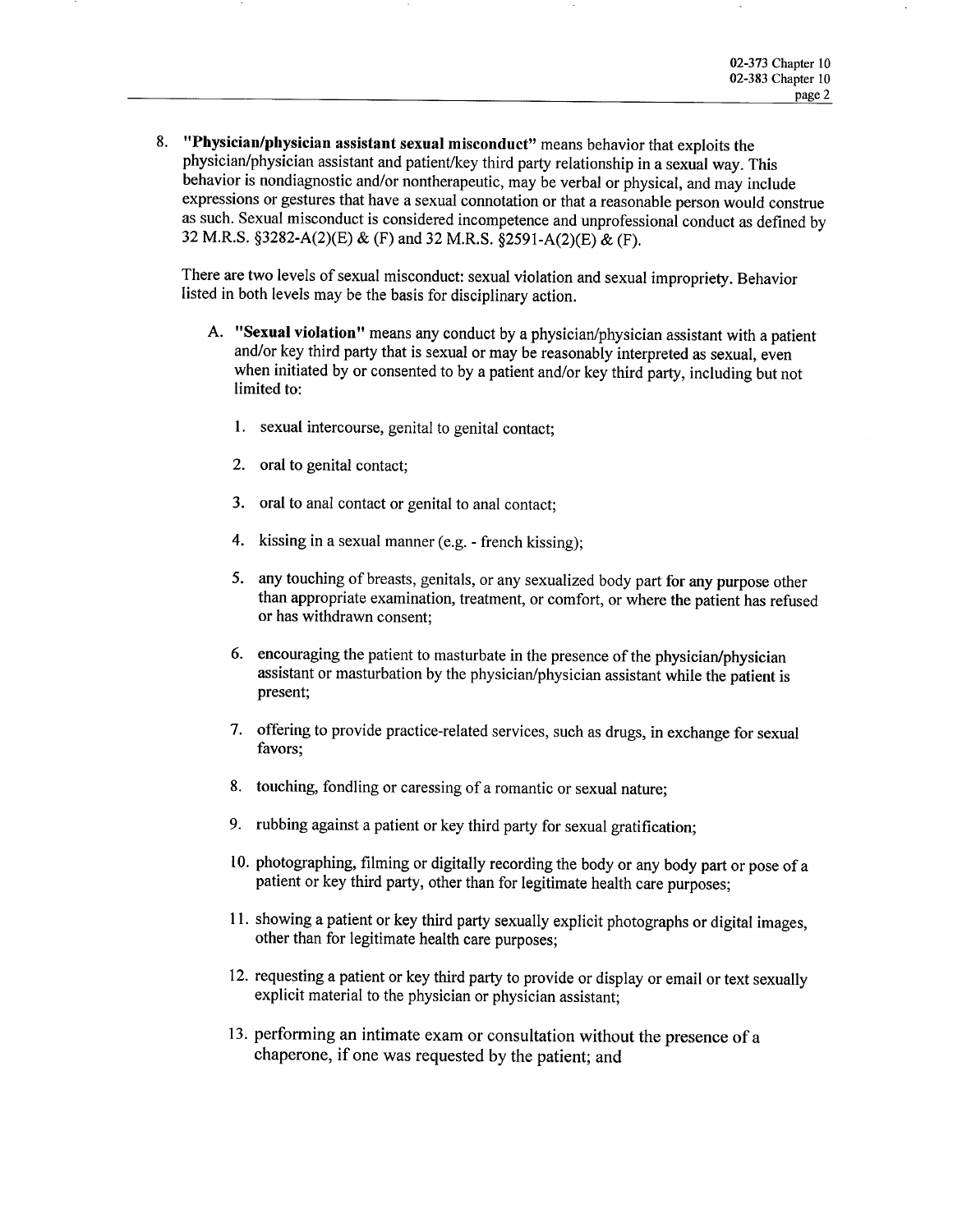- l4. a criminal conviction for any of the following involving a patient and/or key third party:
	- a Gross Sexual Assault in violation of 17-A M.R.S. §253;
	- b. Unlawful Sexual Contact in violation of 17-A M.R.S. §255-A;
	- C. Sexual Abuse of a Minor in Violation of 17-A M.R.S. §254;
	- d Visual Sexual Aggression Against a Child in violation of 17-A M.R.S. §256;
	- e. Sexual Misconduct with a Child Under 14 Years of Age in violation of 17-A M.R.S. §258;
	- f. Solicitation of a Child to Commit a Prohibited Act in violation of 17-A M.R.S. §259 A;
	- g. Unlawful Sexual Touching in violation of 17-A M.R.S. §260;
	- h. Sexual Exploitation of a Minor in violation of 17-A M.R.S. §282.
- B. "Sexual impropriety" means behavior, gestures, or expressions by the physician/physician assistant towards the patient and/or key third party that are seductive, sexually suggestive, disrespectful of privacy, or sexually demeaning, including but not limited to:
	- 1. kissing;
	- 2. neglecting to employ disrobing or draping practices respecting the patient's privacy; touching of the patient's clothing that reflect a lack of respect for the patient's privacy; deliberately watching a patient dress or undress instead of providing privacy for disrobing;
	- 3. subjecting a patient to an intimate examination in the presence of another when the physician/physician assistant has not obtained the verbal or written informed consent of the patient or when the informed consent has been withdrawn;
	- 4. examination or touching of genitals without the use of gloves;
	- 5. inappropriate comments about or to the patient, including but not limited to making sexual comments or jokes about a patient's body or underclothing; making sexualized or sexually demeaning comments or jokes to a patient; criticizing the patient's sexual orientation (homosexual, heterosexual, or bisexual); making comments orjokes about potential sexual performance during an examination or consultation (except when the examination or consultation is pertinent to the issue of sexual function or dysfunction); requesting details of sexual history or sexual likes or dislikes when not clinically indicated;
	- 6. using the physician/physician assistant-patient relationship to solicit or initiate a date or sexual or romantic relationship;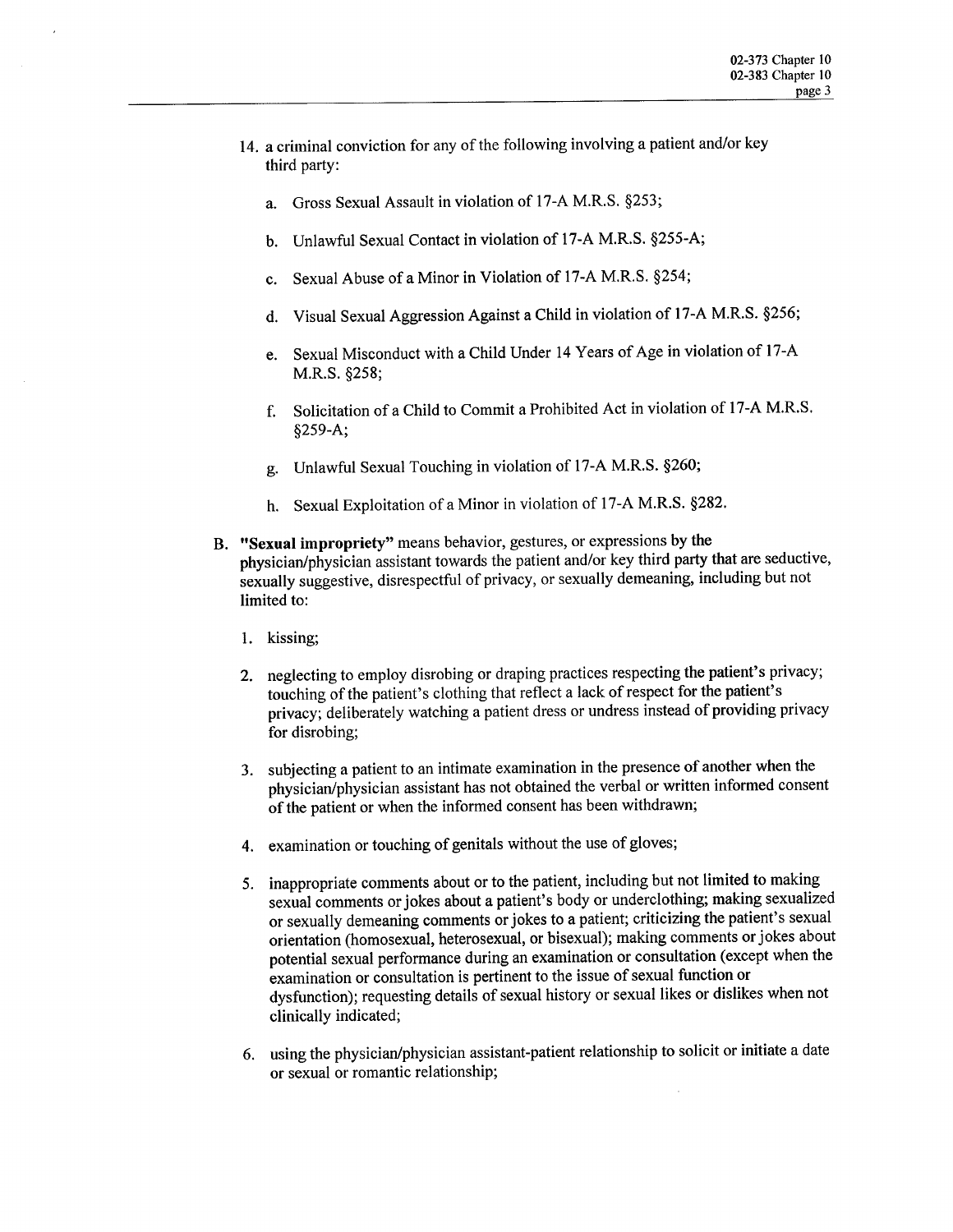- 7. initiation by the physician/physician assistant of conversation regarding the sexual problems, preferences, or fantasies of the physician/physician assistant;
- 8. performing an intimate examination or consultation without clinical justification;
- 9. performing an intimate examination or consultation without explaining to the patient the need for such examination or consultation even when the examination or consultation is pertinent to the issue of sexual function or dysfunction; and/or
- 10. requesting the details of sexual history or sexual likes or dislikes when not clinically indicated for the type of examination or consultation.

### SECTION 2. SANCTIONS

If the Board finds that a licensee has engaged in sexual misconduct as defined in section 1 of these rules the licensee shall be disciplined in accordance with these rules.

- 1. All disciplinary sanctions under 32 M.R.S. §259l-A, 32 M.R.S. §3282-A and 10 M.R.S. §8003 are applicable.
- 2. Sexual Violations. Findings of sexual violations are egregious enough to warrant revocation of <sup>a</sup> physician/physician assistant's license. The Board may, at times, find that mitigating circumstances do exist and may impose a lesser sanction.
- 3. Sexual Impropriety. Findings of sexual impropriety will result in harsh sanction, which may include revocation.
- 4. Factors affecting sanctions. Special consideration should be given to at least the following factors when determining an appropriate sanction:
	- a. patient and/or key third party harm;
	- b. opportunity (type of practice) for past/future misconnduct;
	- c. severity of impropriety or inappropriate behavior;
	- d. context within which the impropriety or inappropriate behavior occurred;
	- e. culpability of licensee;
	- f. psychotherapeutic relationship;
	- g. existence of a physician/physician assistant-patient and/or key third party relationship;
	- h. scope and depth of the physician/physician assistant relationship with the patient and/or key third party;
	- i. inappropriate termination of physician/physician assistant-patient relationship;
	- j. age and competence of the patient and/or key third party;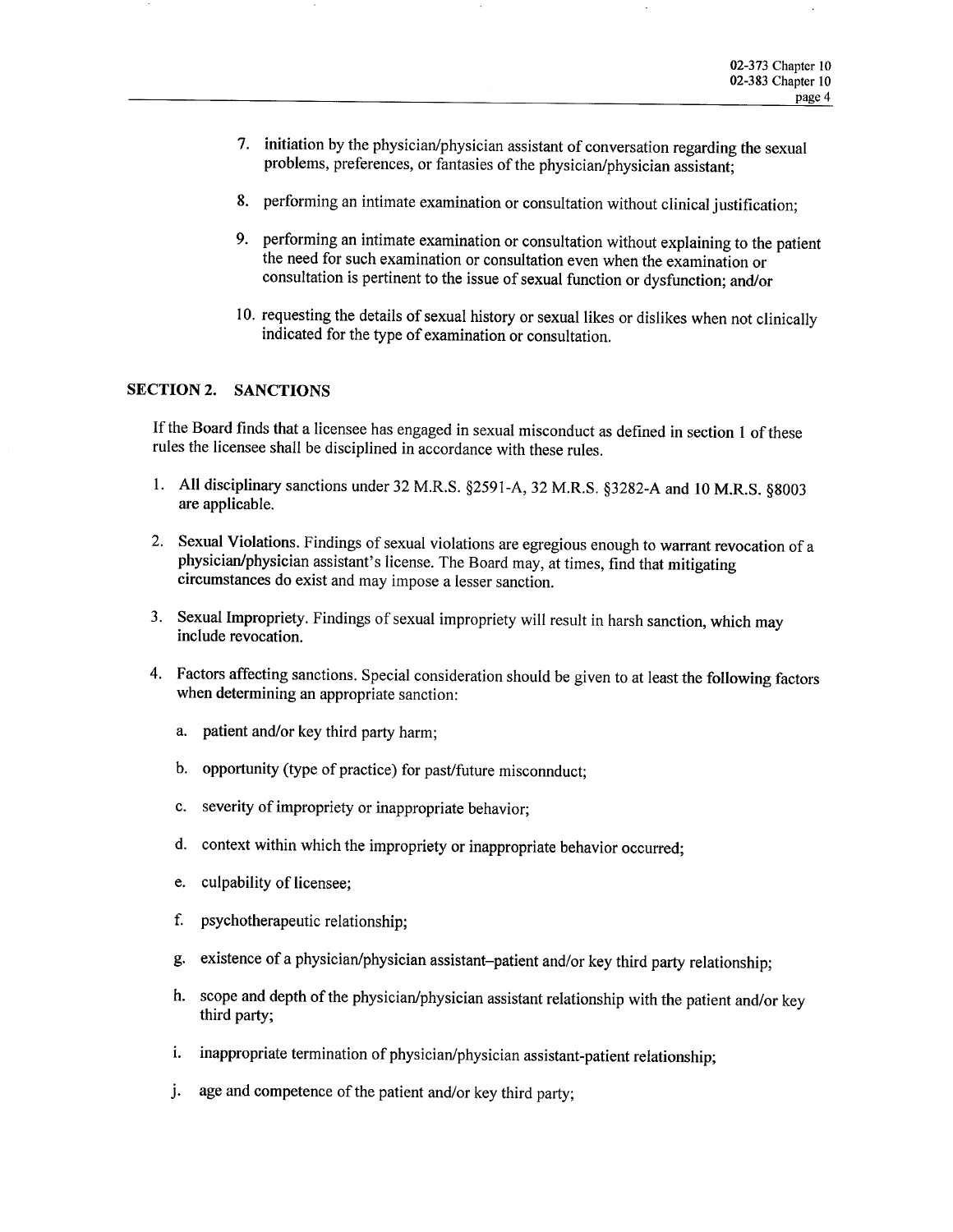- k. physical/mental capacity of the patient and/or key third party;
- l. vulnerability of the patient and/or key third party;
- m. number of times behavior occurred;
- n. number of patients and/or key third parties involved;
- 0. period of time relationship existed;
- p. evaluation/assessment results;
- q. prior professional disciplinary history; and
- r. recommendation(s) of assessing/treating professional(s).

STATUTORY AUTHORITY: 32 M.R.S. §§ 3269 (3),(7) 32 M.R.S. §2562

## EFFECTIVE DATE:

August 17, 2019 - filings 2019-146 (Medicine) and 2019-147 (Osteopathic)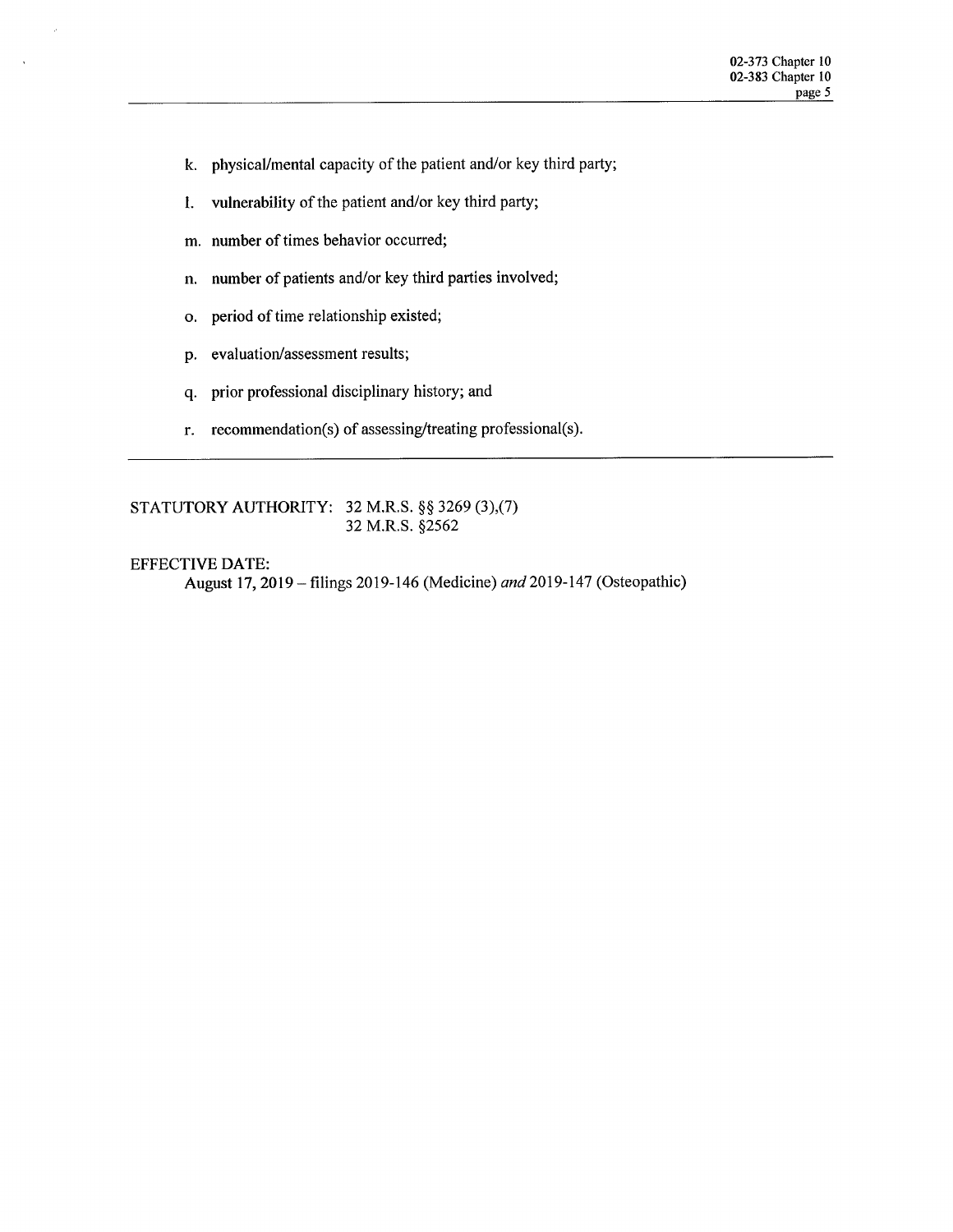#### §2905-A. Informed consent for breast cancer

1. Duty of physician. Notwithstanding section 2905, a physician who is administering the primary treatment for breast cancer shall inform the patient as provided in this section, orally and in writing, about alternative efficacious methods of treatment of breast cancer, including surgical, radiological or chemotherapeutic treatments or any other generally accepted medical treatment and the advantages, disadvantages and the usual and most frequent risks of each. [PL 1989, C. 291, §1 (NEVV).]

2. Written information. The duty to inform the patient in writing may be met by giving the patient a standardized written summary or brochure as described in subsections 3 and 4. [PL 1989, c. 291, §1 (NEW).]

3. Standardized written summary. The standardized written summary may be developed by the Bureau of Health after consultation with the Cancer Advisory Committee. [PL 1989, 0.291, §1 (NEVV).]

4. Brochure. The brochure must be one which is approved or made available through the National Cancer Institute, the American Cancer Society, the American College of Surgeons or any other recognized professional organization approved by the Bureau of Health. [PL 1989, c. 291, §1 (NE\/\/).]

**5. Signed form.** A form, signed by the patient, indicating that the patient has been given the oral information required by this section and a copy of the brochure or the standardized written summary shall be included in the patient's medical record.

[PL 1989, c. 291, §1 (NE\/V).]

6. Extent of duty. A physician's duty to inform a patient under this section does not require disclosure of information beyond what a reasonably well-qualified physician licensed under Title 32 would know.

[PL 1989, c. 291, §1 (NEW).]

7. Actions barred. A patient who signs a form described in subsection 5 is barred from bringing a civil action against the physician, based on failure to obtain informed consent, but only in regard to information pertaining to alternative forms of treatment of breast cancer and the advantages, disadvantages, and risks of each method.

[PL 1989, c. 291, §1 (NEV\/).]

8. Application of this section to common law rights. Nothing in this section restricts or limits the rights of a patient under common law.

[PL 1989, c. 291, §1 (NE\/\/).]

SECTION HISTORY

PL 1989, c. 291, §1 (NEW).

The State of Maine claims a copyright in its codified statutes. If you intend to republish this material, we require that you include the following disclaimer in your publication:

All copyrights and other rights to statutory text are reserved by the State of Maine. The text included in this publication reflects changes made through the First Regular Session of the 129th Maine Legislature and is current through October I, 2019. The text is subject to change without notice. It is a version that has not been officially certified by the Secretary of State. Refer to the Maine Revised Statutes Annotated and supplements for certified text.

The Office of the Revisor of Statutes also requests that you send us one copy of any statutory publication you may produce. Our goal is not to restrict publishing activity, but to keep track of who is publishing what, to identify any needless duplication and to preserve the State's copyright rights.

PLEASE NOTE: The Revisor's Office cannot perform research for or provide legal advice or interpretation of Maine law to the public. If you need legal assistance, please contact a qualified attorney.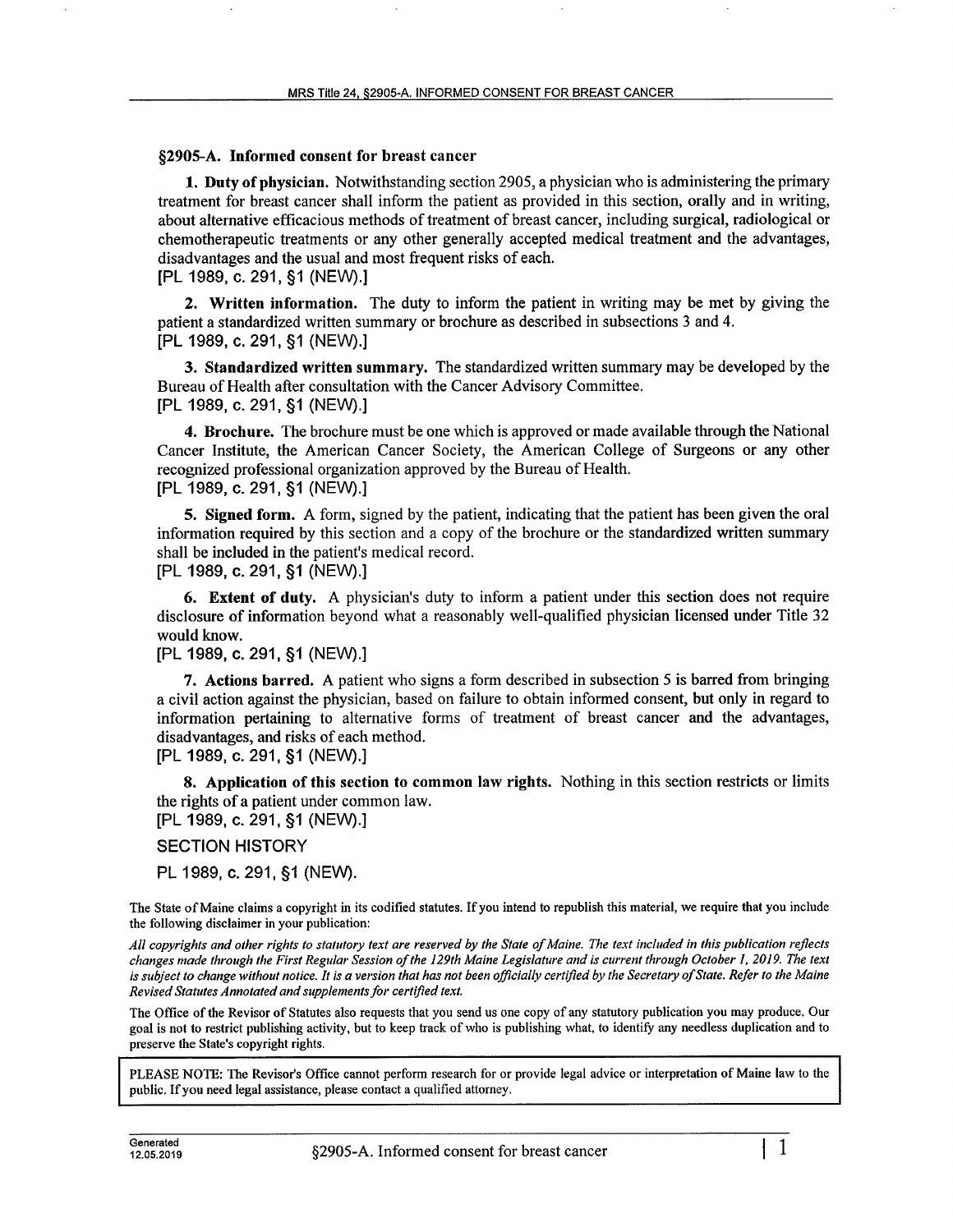# INFORMED CONSENT

Guidelines from the Maine Board of Licensure in Medicine<sup>1</sup>

Obtaining and recording informed consent before major diagnostic, therapeutic, and invasive procedures is a physician's professional and legal obligation. Patients have the legal right to grant or withhold informed consent, either personally or through lawful representatives.

The term "informed consent" first appeared in an *amicus curiae* brief filed by the American College of Surgeons in the case of Salgo v. Leland Stanford University in 1957.<sup>2</sup> While not all physicians and not all patients desire to be involved in a shared decision making process, prevailing negligence law and the legal right to selfdetermination now require some documentation of informed consent for most major treatments and procedures. Physicians therefore have a legal motivation for obtaining and recording informed consent for major treatments and procedures, subject to recognized legal exceptions such as in providing emergency medical care to incapacitated patients. In addition to this legal motivation, the Board believes physicians ought to be motivated by a commitment to the ethical value of patient self-determination, or personal autonomy. Therefore, the Board offers these guidelines for physicians practicing in Maine.

# The Goal

The goal of offering these guidelines is to help physicians move beyond a limited consent model that emphasizes primarily the physician's legal obligation to disclose information and the patient's legal right to make independent decisions. The Board advocates a different model that emphasizes communication and encourages a certain kind of transaction between patient and physician. The norms that govern such transactions are clarity, relevance, accuracy, and sincerity. There is no standard form, nor any uniform procedure that will fit all cases calling for informed consent in this model, but there is an underlying ethical obligation to make it possible for the patient and the physician to participate together in a transaction that takes into account the norms of clarity, relevance, accuracy, and sincerity.

The Board is concerned here with major diagnostic, therapeutic, and invasive procedures, and not so much with routine decisions about minor medical problems. In certain cases, physicians may simply explain that they see many people with a particular problem and regularly with success treat the problem in a particular way, then ask if the patient has any questions about the problem or the treatment. In these cases, if the patient

<sup>1</sup>  Title 32 M.R.S.A. § 3269(3) authorizes the Board to license and set standards of practice for physicians and surgeon practicing medicine in Maine." However, nothing in this document is intended to affect the definition of "informed consent" for civil medical malpractice actions as defined by Title 24 M.R.S.A.  $\S$  2905.

<sup>&</sup>lt;sup>2</sup> 154 Cal.App.2d 564.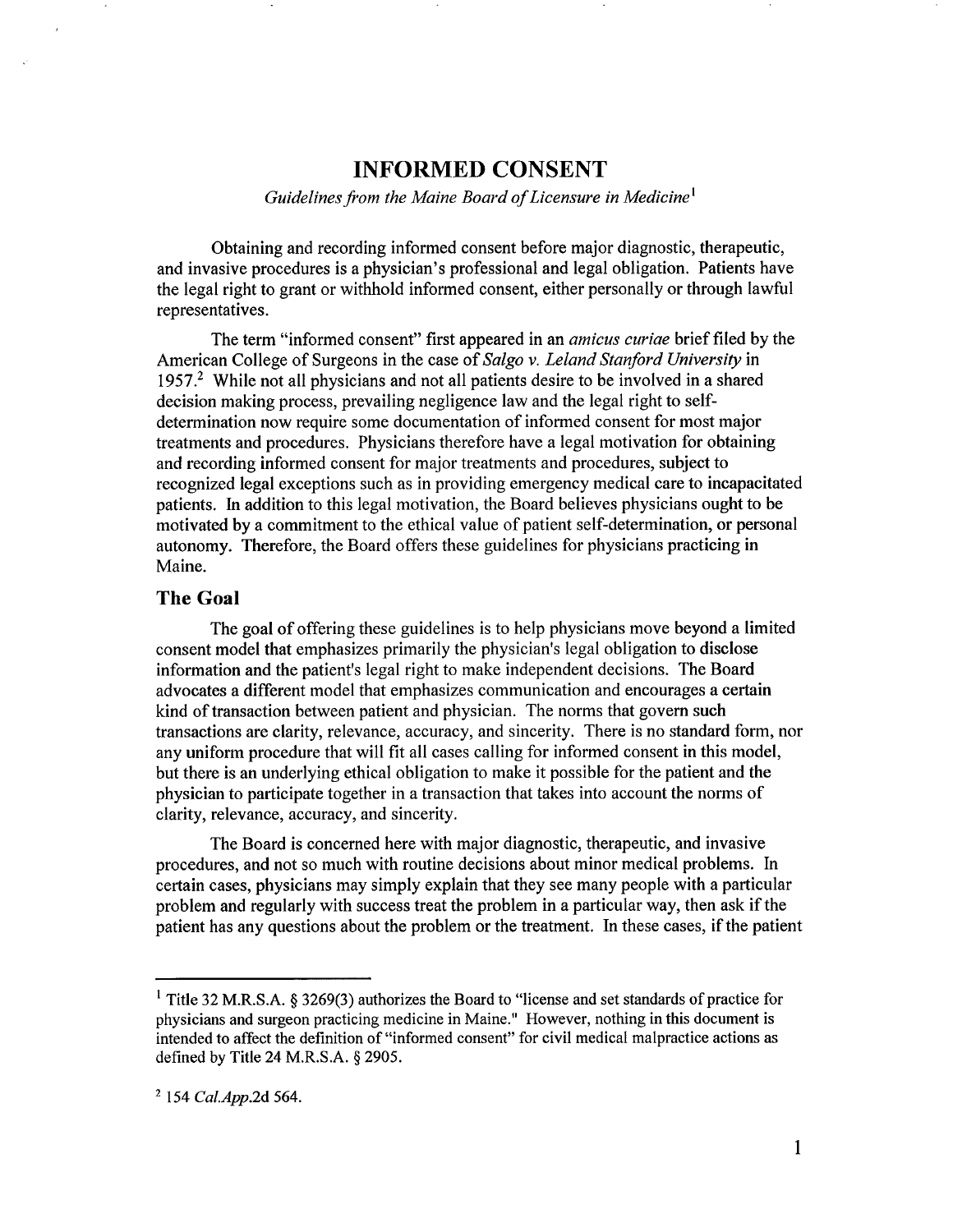makes statements or asks questions indicating discomfort, lack of understanding, or continuing uncertainty, then the following guidelines apply.

# Shared Decision Making

The primary value of documented informed consent is that it represents the existence of a relationship between physician and patient that is based upon, or at least includes, an element of shared decision making. Shared decision making for the patient is not the same as mere acquiescence, or compliance based on partial or slanted information, or indifference due to habit or apathy, nor is it the same as conformity to custom – such as the custom of "following doctor's orders."

Shared decision making is a process for reaching a shared conclusion through informed judgment. Such a process is an educational ideal in the field of medical care, as it is throughout most institutions in a democratic society. The heart of the matter is the control of information: to the extent information about a problem can be shared, decisions about potential solutions can be shared. Physicians have privileged access to medical information through their education, experience, and expertise. This privilege carries with it the duty to disclose *clearly* such information as is *relevant* and is supported by accurate scientific information in a sincere manner for consideration by the patient. Furthermore, this duty is itself governed by the physician's fiduciary obligation to protect the patient's best interests.

Generally, physicians control the medically relevant information patients need in order to ask the questions they may want to ask but might not be able to formulate on their own. Successfully sharing that information is a matter of 1) the physician's willingness to do so, and 2) the physician's ability to apply the skills of communication required to do so. It is also a matter of 3) the patient's willingness to participate in the process, and 4) the patient's ability to understand the information, apply it to his or her situation, and then express a reasoned judgment based on the relevant medical information as well as on personal values, wishes, and goals. If there is any doubt about the patient's ability in this regard, the physician should arrange an evaluation of the patient's capacity by a qualified colleague.

The physician personally initiates the process of informing the patient by presenting the medically reasonable options relevant to the patient's condition. The medical reasonableness of these options is tied to the available and reliable evidence base of expected benefit and risk for each alternative. The physician's judgment about these options should be free of personal self-interest, and religious, political, racial, and gender bias.

The Board encourages physicians to remind patients of their right to have someone with them (an advocate of some kind) during these discussions, as patients can be overwhelmed, frightened, and confused when confronting an important medical decision.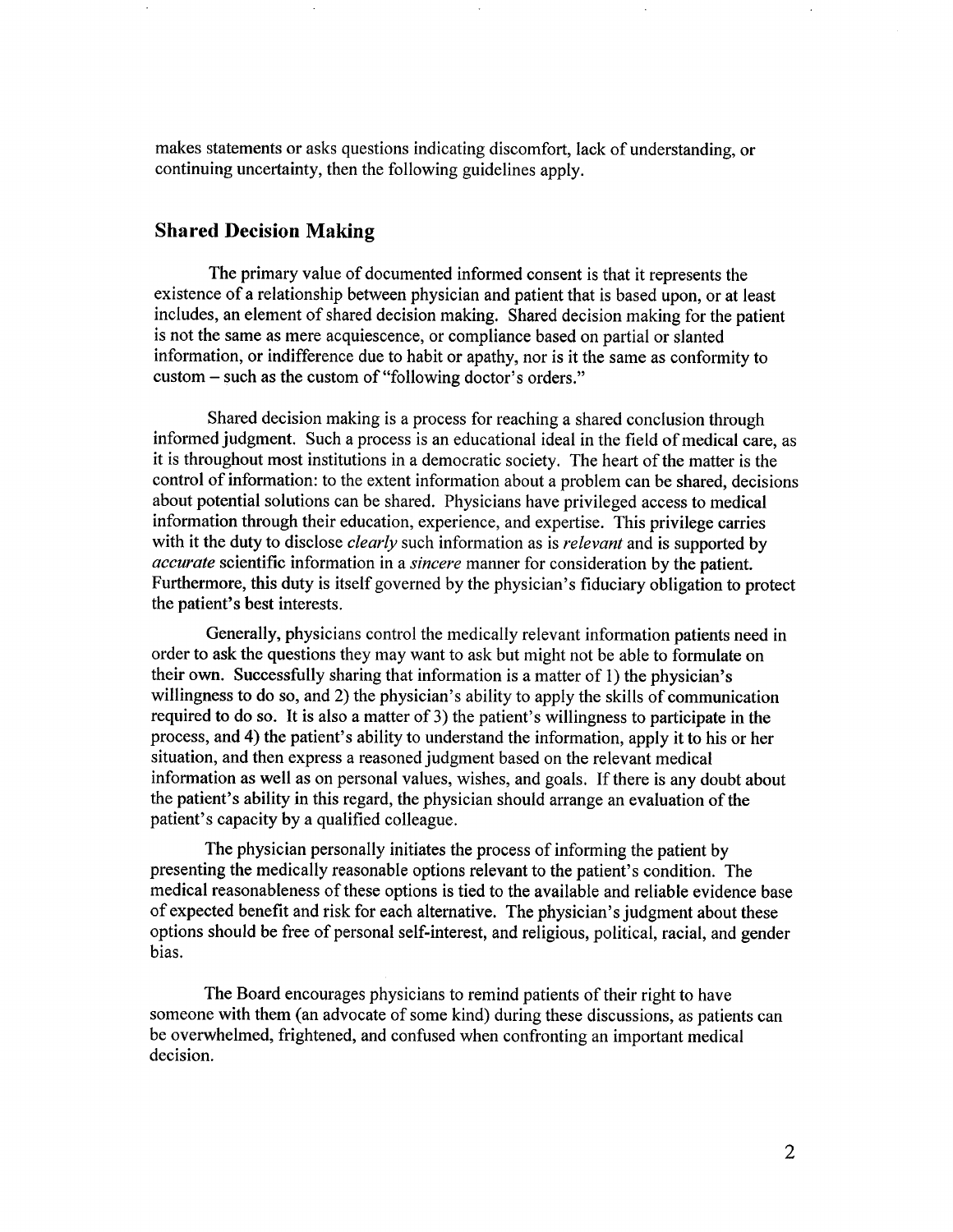### Skills for Eliciting Informed Consent

By far the most important skill is empathetic listening, which is the capacity for acquiring objective knowledge about the perspective taken by another person. It is a way of listening that requires temporary suspension of one's personal point of view while trying to assume another's point of view. It is a means for gathering data. It is not synonymous with being compassionate or sympathetic, even though its mere presence can have a beneficial effect. The primary purpose of empathy in this sense is to become well informed about the patient's point of view. It is important for the physician to find out what and how much the patient already knows and what more the patient wishes or needs to know, and to what extent the patient desires to participate in the decision making process. In disclosing medical information the physician can err in two ways – excess and deficiency. Empathetic understanding can help guard against going wrong in either of these ways.

Next is skill in disclosing and explaining. In trying to establish the basis for shared decision making, the physician discloses medical information relevant to the case at hand, and provides explanations of what that information means, in language that is intelligible to the patient.

It is important to distinguish between two useful but distinct kinds of explanation. The first is *scientific* explanation, which is making a case for why certain events are the way they are and for predicting future events. The second is *semantic* explanation, which by contrast is making the meaning of something clear to the listener. Semantic explanation is like translation or paraphrase, using different words and terms until the intended meaning is revealed and understood.

An explanation can be *satisfactory* from a formal (scientific) point of view, while at the same time failing to be *satisfying* from the patient's point of view. Another way to put this point is that while a medical explanation of risks and benefits associated with treatment options can be scientifically sound, the listener may find it to be unintelligible, and therefore not useful as information upon which to grant or withhold consent. Informed consent depends on the physician's success in providing both kinds of explanation.

Third is framing. Anything that can be said, can be said another way. Decisions are often influenced by the way alternatives are presented. For example, the outcome statistics for 100 middle-aged men undergoing surgery for lung cancer can be described as "90 survive the surgery  $\dots$  and of those 90, 34 are alive at the end of 5 years." An alternative way of expressing (framing) the same results might be: "10 die from surgery. .. and 66 more die within 5 years." Typically, for a patient choosing between surgery and radiation, surgery appears much less attractive when described using mortality rather than survival statistics. The difference between 10% mortality (for surgery) and 0% mortality (for radiation) is more impressive than the difference between 90% survival (for surgery) and 100% survival (for radiation). A physician may knowingly or unwittingly nudge <sup>a</sup> patient toward one option simply by the way the range of options is described, or framed. (Note that 5-year mortality statistics for radiation only have not been mentioned.)